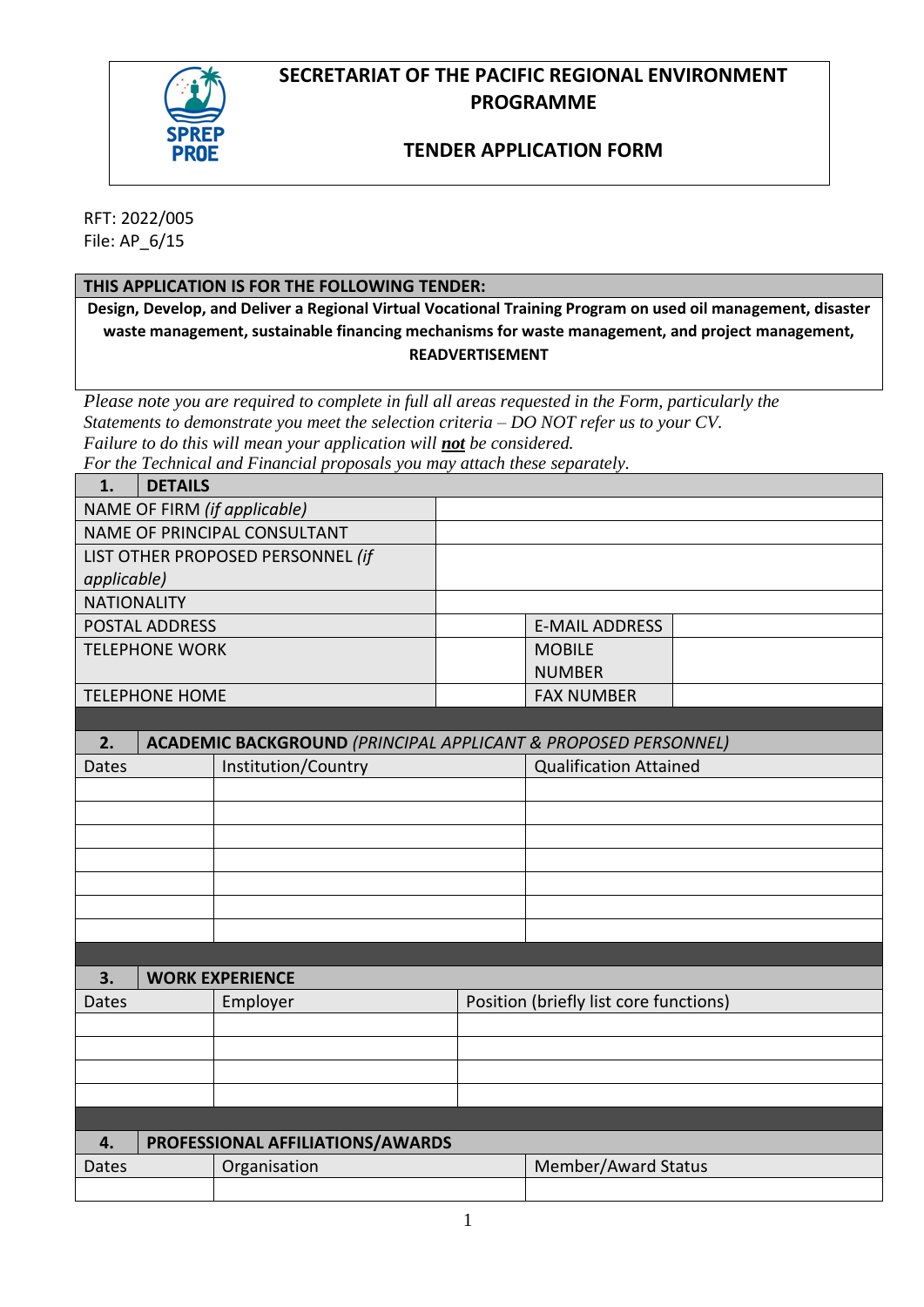| 5.   | PROFESSIONAL REFEREES (List at least 3 including the most recent relevant to this job) |          |                                |  |  |
|------|----------------------------------------------------------------------------------------|----------|--------------------------------|--|--|
| Name |                                                                                        | Position | Organisation & Contact Details |  |  |
|      |                                                                                        |          |                                |  |  |
|      |                                                                                        |          |                                |  |  |
|      |                                                                                        |          |                                |  |  |
|      |                                                                                        |          |                                |  |  |

### **6. STATE HOW YOU MEET EACH SELECTION CRITERIA**

### **CRITERIA 1**

Experience (Based on the Consultant Capability form)

Demonstrated skills and experience of each member of the proposed team (outline for each person) in designing, developing and/or delivering Training Programs (including development of resources) in the 4 thematic areas covered by the tender. Previous experience in the Pacific would be an advantage (20%)

### **CRITERIA 2**

Description of how the mission will be carried out and how the training will be conducted to lead to accreditation, including learning duration (how much on-line time, how long expected to completion, etc.) (20%)

### **CRITERIA 3**

Description of educational material used (video, articles, etc.), proposed evaluation tools (how many assignments exercises, MCQs, how the final exam will be conducted to evaluate the achievement of the objectives for accreditation) (15%)

#### **CRITERIA 4**

Organisation and responsibilities of each member of the team, and details of subcontractors to be utilised where required (10%)

#### **CRITERIA 5**

Proposed overall work plan with ability to complete assignment within Timeframes specified in Terms of Reference, including course development time and course delivery time (15%)

*\** full details can be attached separately.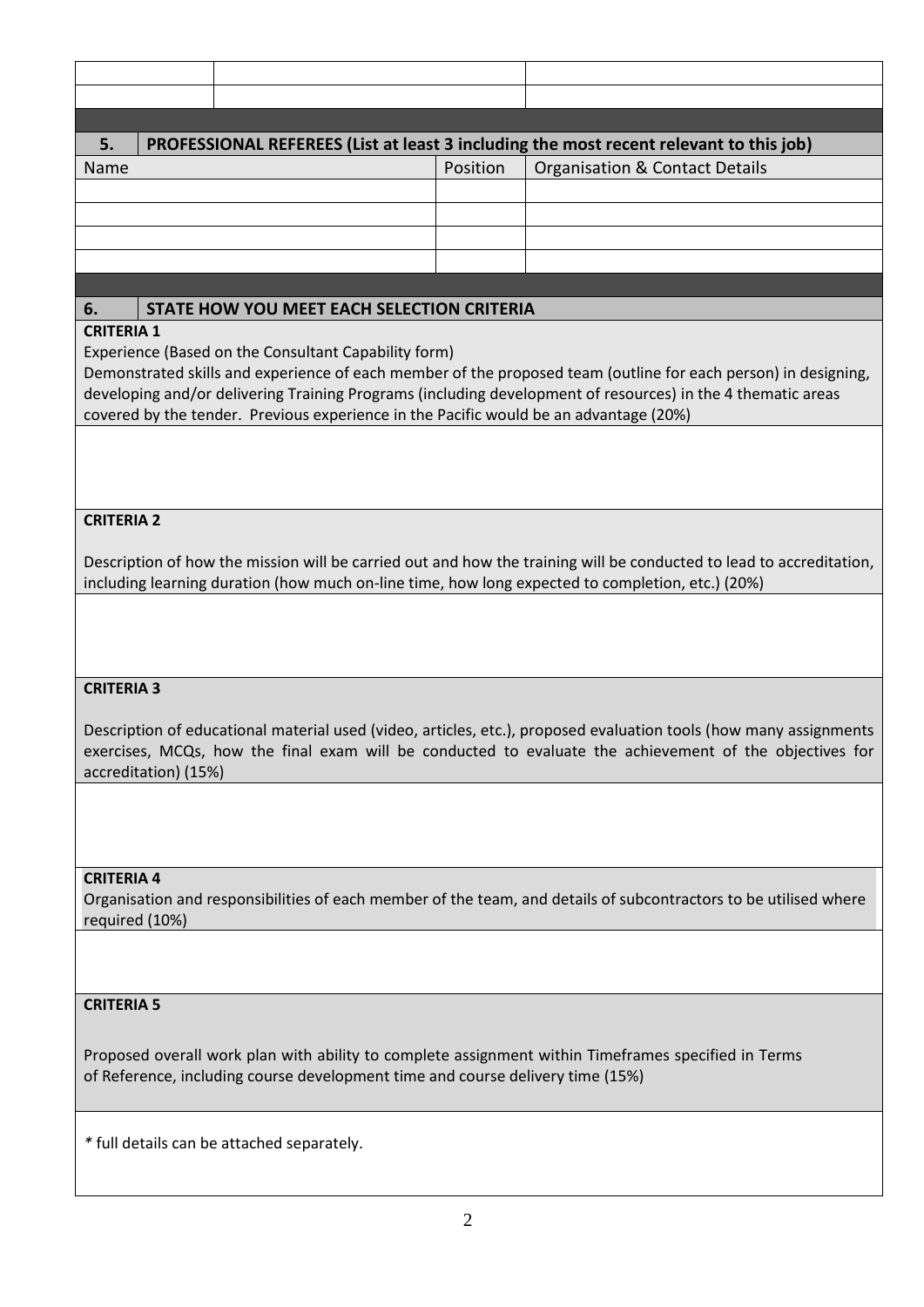### **CRITERIA 6**

Financial proposal – Detailed outline of the costs involved in successfully delivering this project (20%)

*Complete the Financial proposal form provided*

| 7.<br><b>GENERAL INFORMATION</b>                                                                                                                                                                                                                                                                                                                                                                                                                                                                                                                                                                                                                                                                                    |  |
|---------------------------------------------------------------------------------------------------------------------------------------------------------------------------------------------------------------------------------------------------------------------------------------------------------------------------------------------------------------------------------------------------------------------------------------------------------------------------------------------------------------------------------------------------------------------------------------------------------------------------------------------------------------------------------------------------------------------|--|
| of close<br>Declaration<br>relations<br>to<br>any<br>individual who is currently employed at<br>SPREP. Please list name/s and nature of<br>relationship.                                                                                                                                                                                                                                                                                                                                                                                                                                                                                                                                                            |  |
| Declaration Tenderer has no association with<br>exclusion criteria, including bankruptcy,<br>insolvency or winding up procedures, breach<br>of obligations relating to the payment of<br>taxes or social security contributions,<br>fraudulent or negligent practice, violation of<br>intellectual<br>property rights, under<br>a<br>judgment by the court, grave professional<br>misconduct<br>including misrepresentation,<br>criminal<br>participation in a<br>corruption,<br>organisation, money laundering or terrorist<br>financing, child labour and other trafficking<br>in human beings, deficiency in capability in<br>complying main obligations, creating a shell<br>company and being a shell company. |  |
| Declaration Tenderer (and other proposed<br>personnel) have not been charged with any<br>child related offences                                                                                                                                                                                                                                                                                                                                                                                                                                                                                                                                                                                                     |  |
| Discipline Record (list past employment<br>disciplinary cases or criminal convictions, if<br>any)                                                                                                                                                                                                                                                                                                                                                                                                                                                                                                                                                                                                                   |  |
|                                                                                                                                                                                                                                                                                                                                                                                                                                                                                                                                                                                                                                                                                                                     |  |
| ANY OTHER ADDITIONAL INFORMATION APPLICANT WISHES TO SUBMIT<br>8.                                                                                                                                                                                                                                                                                                                                                                                                                                                                                                                                                                                                                                                   |  |
|                                                                                                                                                                                                                                                                                                                                                                                                                                                                                                                                                                                                                                                                                                                     |  |

## **9. HOW DID YOU LEARN ABOUT THIS TENDER?**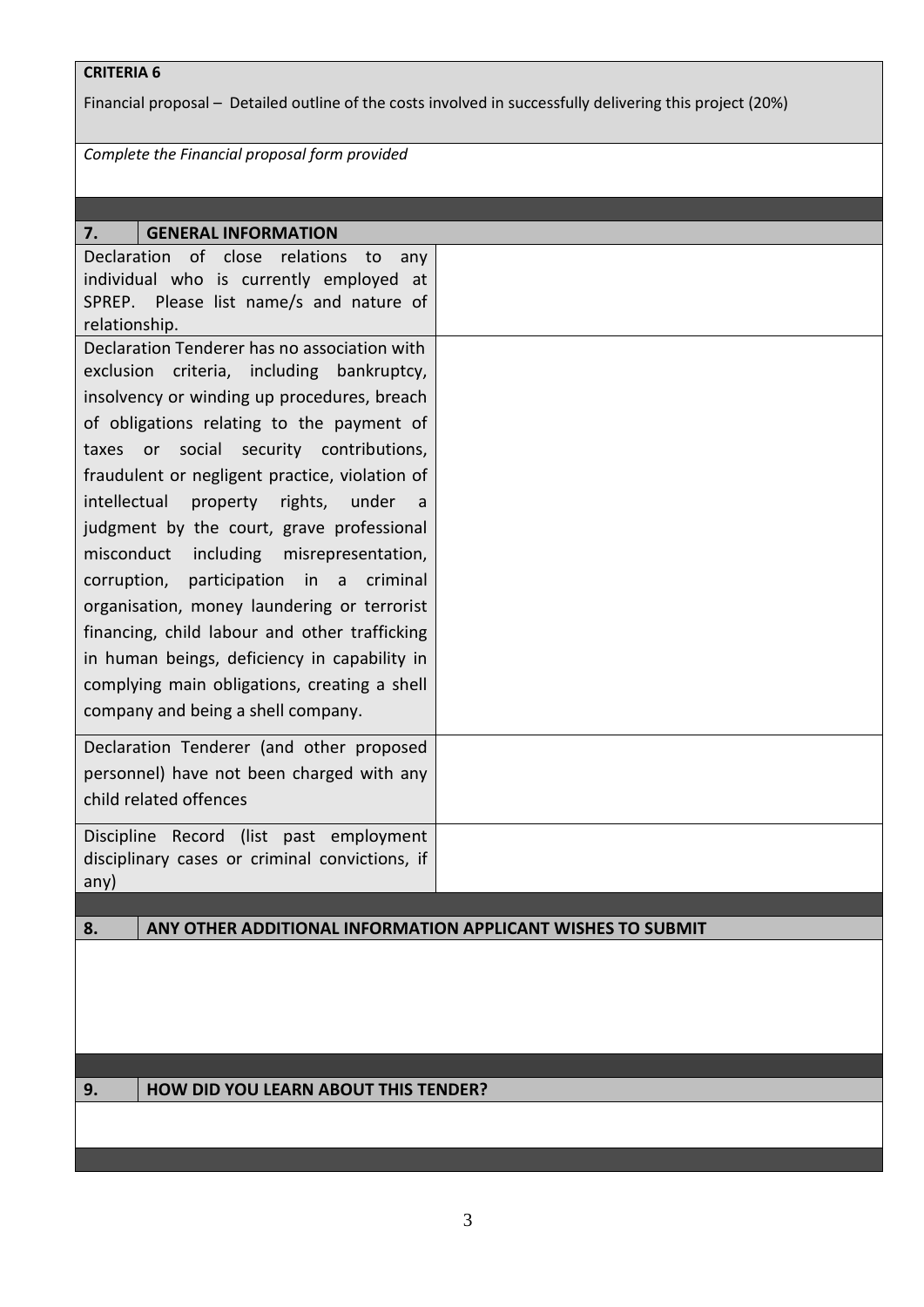| 10.              | <b>CERTIFICATION &amp; AUTHORISATION:</b><br>All information submitted herewith is true and correct. SPREP has the authority to seek<br>verification of any information provided.                                                    |      |  |  |
|------------------|--------------------------------------------------------------------------------------------------------------------------------------------------------------------------------------------------------------------------------------|------|--|--|
|                  | By signing this application form you are indicating your agreement to SPREP's Standard Terms<br>and Conditions outlined in the Contract for Services (attached). SPREP Standard Contract<br>Terms and Conditions are non-negotiable. |      |  |  |
|                  |                                                                                                                                                                                                                                      |      |  |  |
|                  |                                                                                                                                                                                                                                      |      |  |  |
| <b>Signature</b> |                                                                                                                                                                                                                                      | Date |  |  |

## **The following documents must be attached to this Tender application form:**

- Curriculum Vitae Principal Consultant & Proposed Personnel
- Detailed workplan and schedule of activities
- Detailed Financial Proposal
- Business Licence
- Any other relevant information to support this tender application.